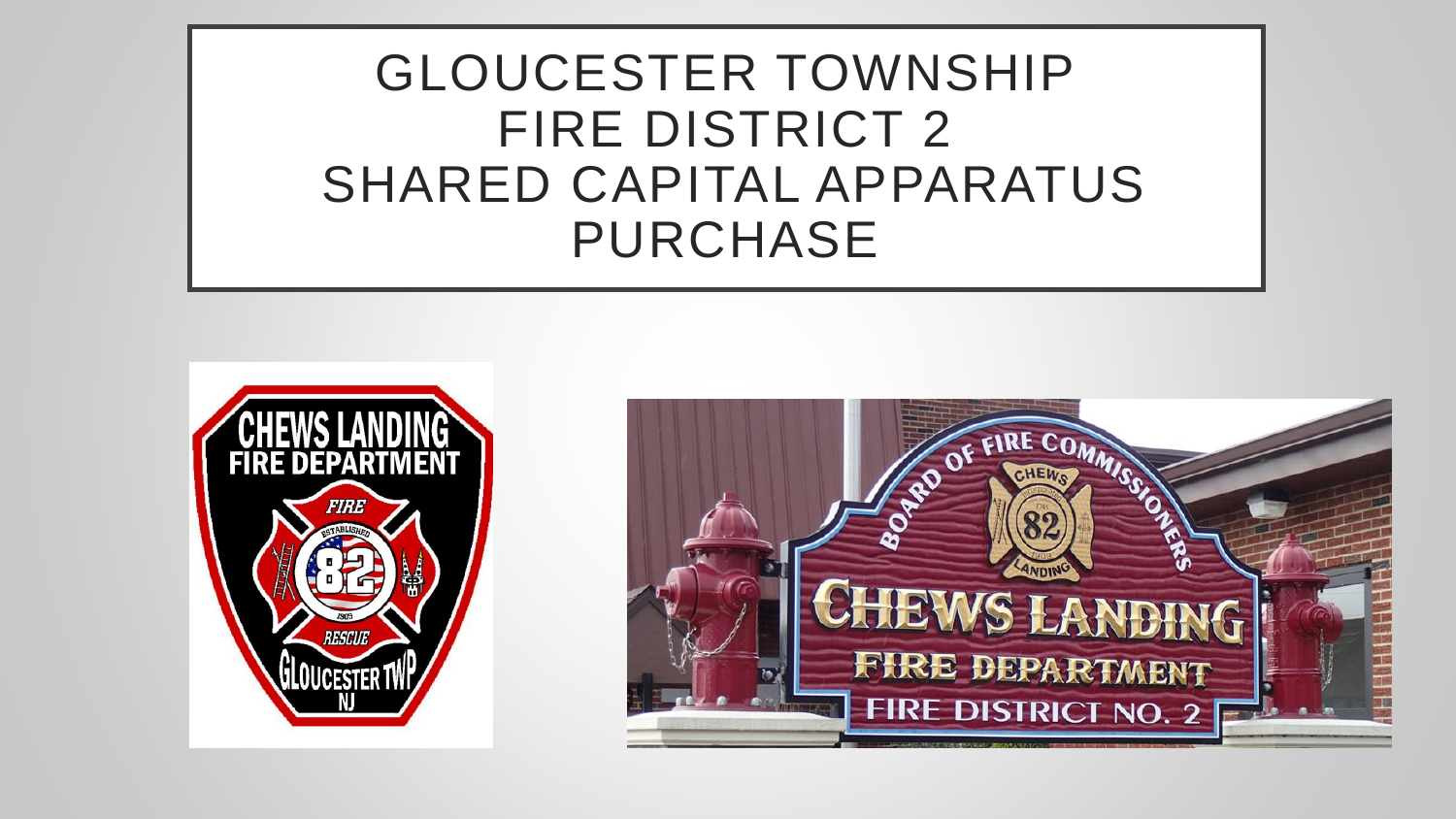#### SHARED SERVICES PROGRAM GLOUCESTER TOWNSHIP FIRE DISTRICTS 2 AND 4

- Started in 2018, the Shared Services Agreement combined the full time firefighters from Fire Districts 2 and 4 to form three platoons.
- A schedule was developed which allowed for the staffing of one engine with 4 firefighters 24 hours a day, 7 days a week, 365 days a year.
- The staffed apparatus, known as Engine 88, is the first 24/7/365 onduty fire engine in the history of the Gloucester Township Fire Service.
- Platoons rotate their time between the stations of the Chews Landing Fire Department (Station 82) and Blackwood Fire Company (Station 84).
- The program has improved response times and ensured a consistent and immediate response to calls for service.
- Engine 88 responds to over 1,150 emergency calls per year.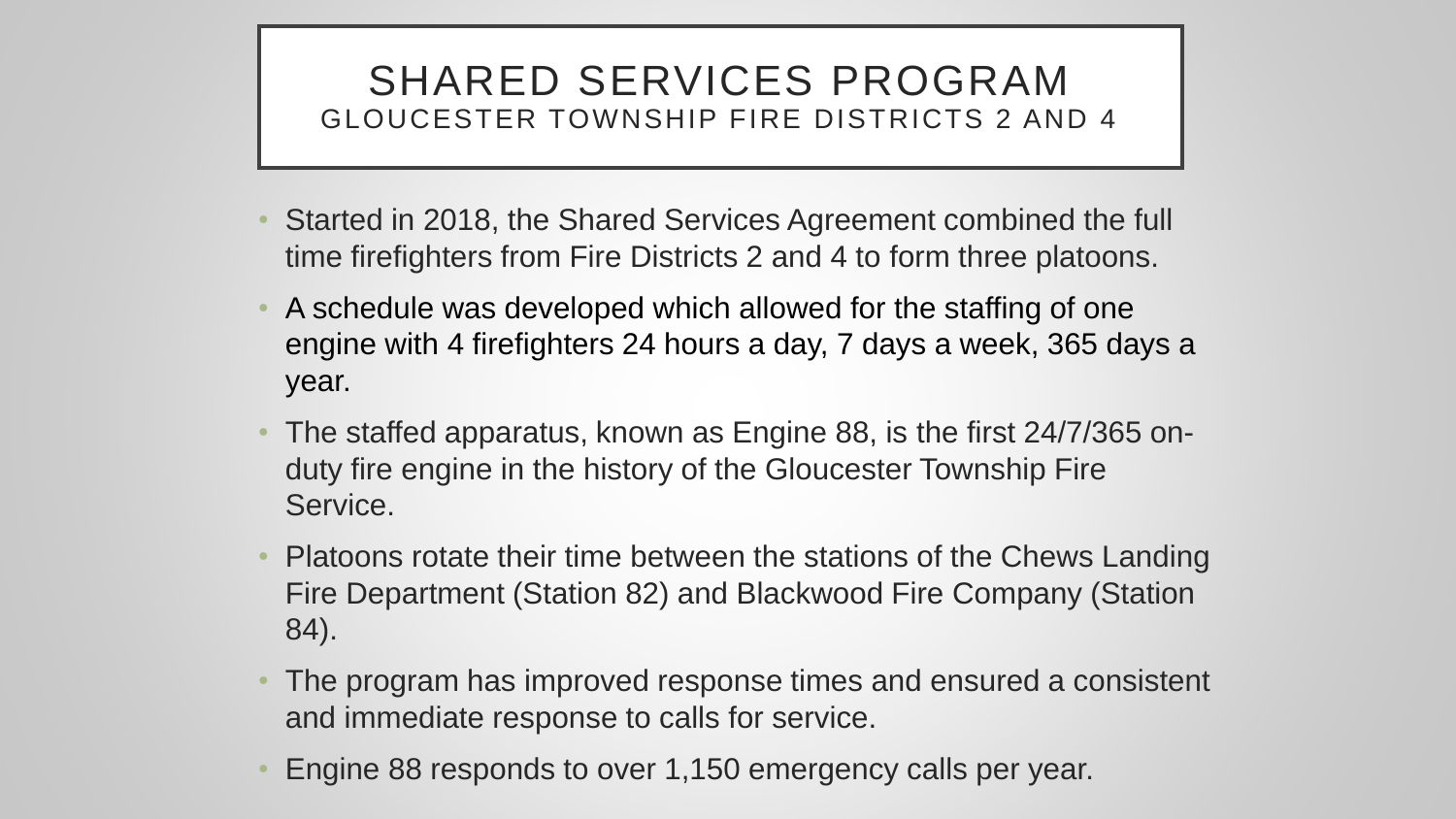#### APPARATUS NEEDS – ENGINE 88

- Engine 88 is currently using a 16 year old fire engine that is owned by Fire District 2
	- When the engine was designed in 2003, the Engine 88 program did not exist, and the equipment needed by the crew to safely perform the tasks expected of them were not known or anticipated.
	- Prior to being assigned as Engine 88, the engine responded to an average of approximately 182 calls per year. Since being assigned as Engine 88, the engine is handling almost 1,200 calls per year.
- The above factors have led Fire Districts 2 and 4 to prioritize replacement of the engine with a new apparatus, with the costs to be shared equally.
- We are asking the residents of Fire District 2 to support the purchase of a new Engine 88, at a cost not to exceed \$710,000.00, and for authorization to participate in jointly funded lease purchase financing relative to the project.
- This new fire engine will be designed to meet the needs of the Engine 88 mission, and is part of a larger plan to reduce and replace other fire apparatus within our fleet.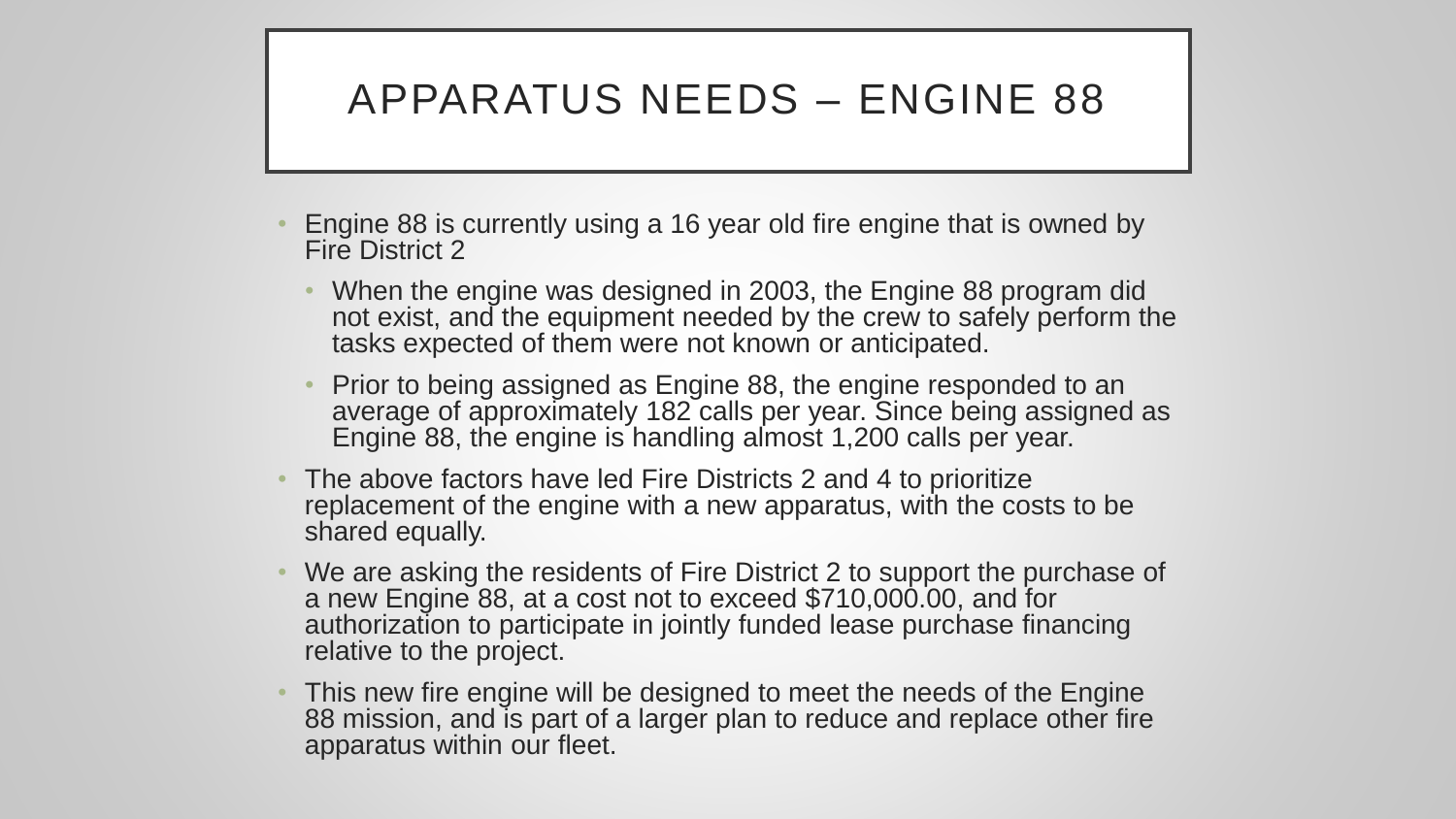## JUSTIFICATION

- The shared services agreement has enabled Districts 2 and 4 to expand their full time firefighter coverage from 50 hours a week to 24 hours a day, 7 days a week, 365 days a year.
- By sharing the costs of the project, District 2 will be able to fund the program and the requested purchase within our existing budget.
- Our dedicated volunteer firefighters remain a vital and much needed component of our organizations.
- Our budgeting plans will allow us to fund this purchase, while still maintaining our truck fund for future replacement of apparatus used by our volunteer firefighters.
- The commissioners have properly planned for these purchases, and feel they are in the best interests of our firefighters and the residents we serve.
- A Yes vote for our operating budget and capital apparatus purchase will allow us to continue providing the best possible fire protection to the residents of our fire district.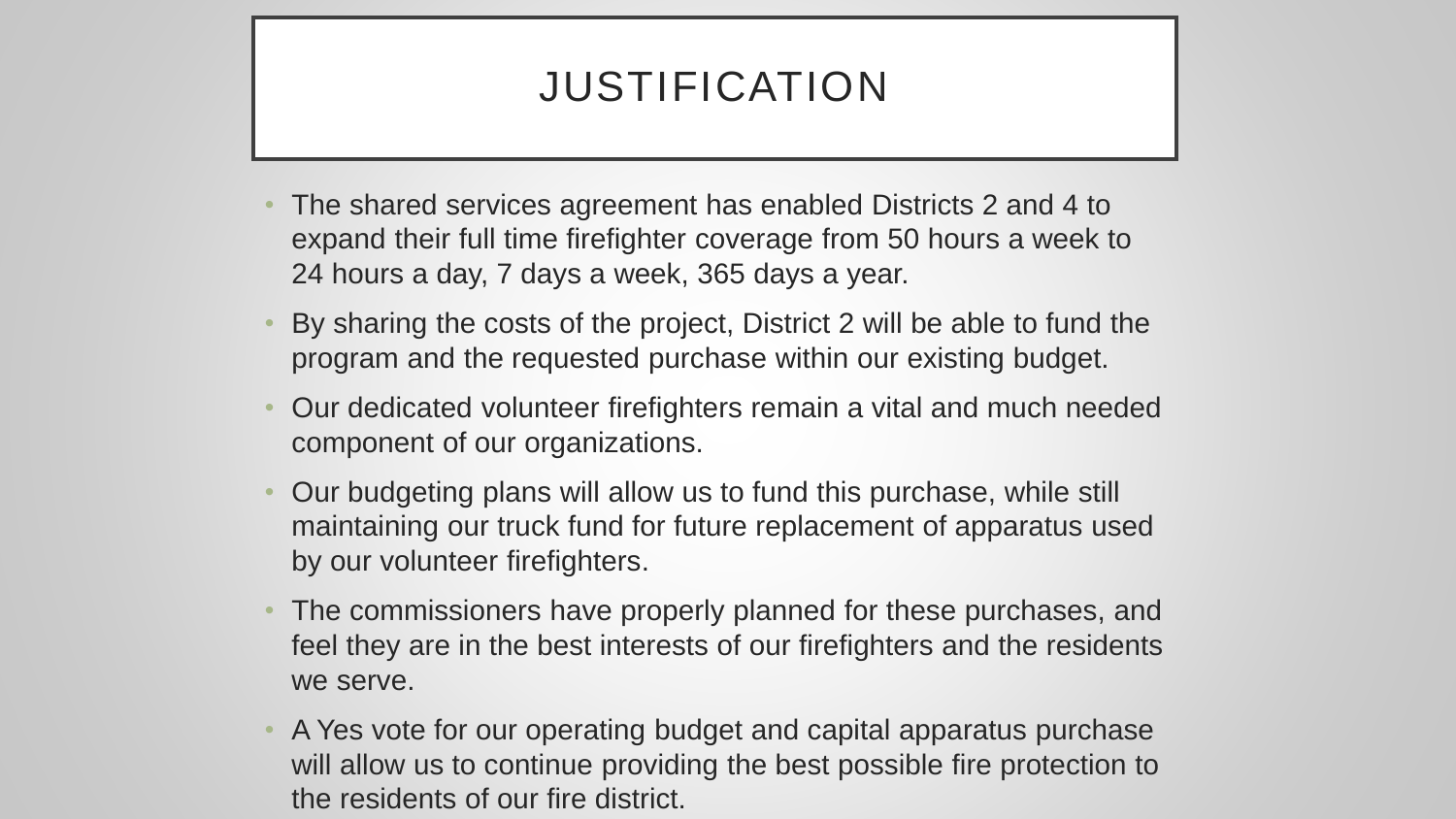### OUR REQUEST

- Please vote YES to approve the Fire District Budgets Question 1
- Please vote YES to approve the acquisition of one fire engine to be shared by Fire District 2 & Fire District 4, with the cost to be shared equally by the districts – Question 2
- For questions, or if you're a member of a civic group and would like us to speak on this matter at your next meeting, please contact Administrator Bill Robb at 856-282-3370 X125, or via e-mail at [wrobb@gtfd2.com](mailto:wrobb@gtfd2.com)